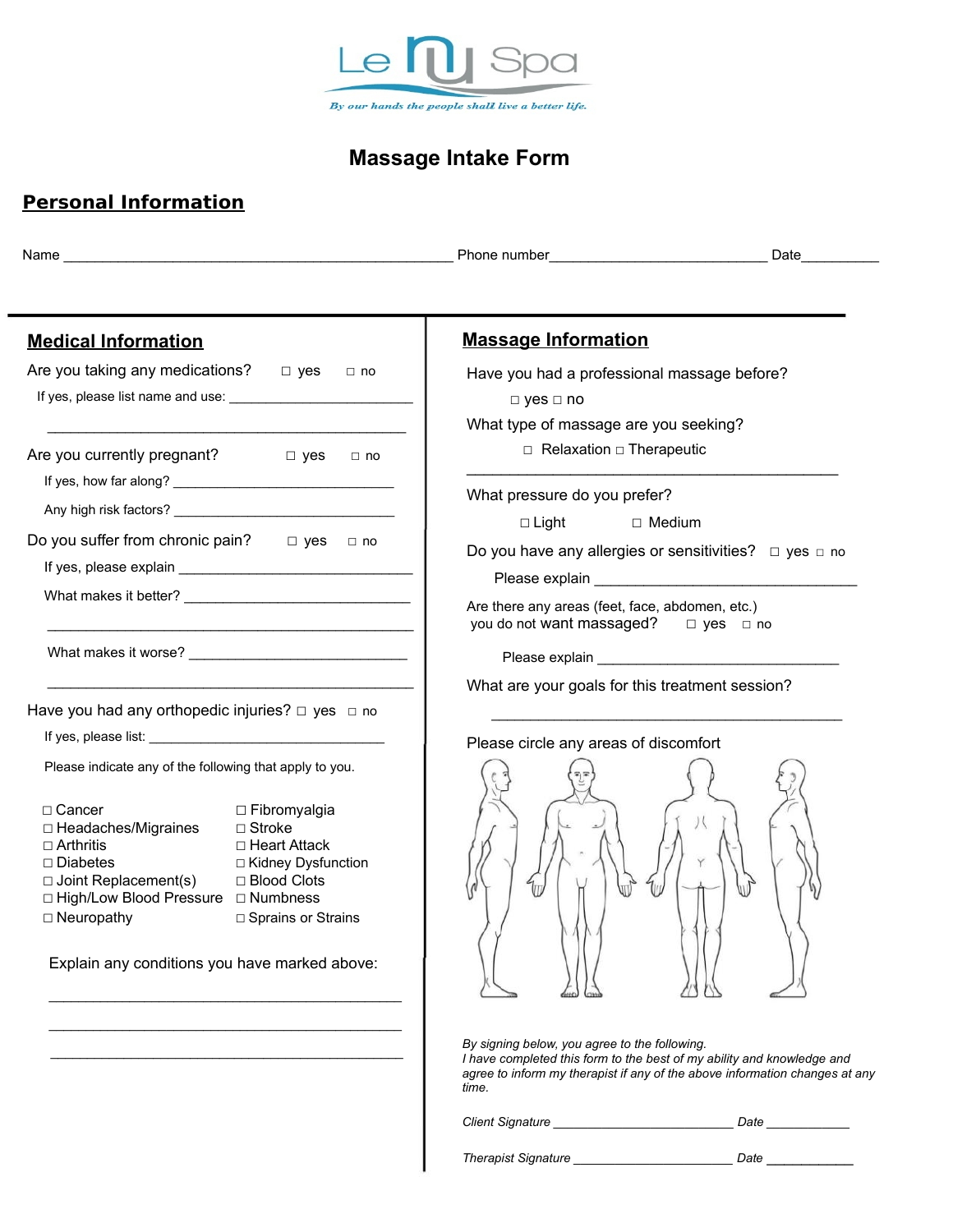# **Massage Add On Services**

Please check mark any add on services you may be interested in doing.

| Aromatherapy<br>Use of essential oils to enhance<br>the psychological and physical<br>well-being.                               | \$5.00  |
|---------------------------------------------------------------------------------------------------------------------------------|---------|
| <b>Deep Tissue</b><br>Used to release chronic muscle<br>tension.                                                                | \$15.00 |
| <b>Hot Stone</b><br>Used to help relax and ease<br>tense muscle and damaged<br>soft tissues.                                    | \$15.00 |
| <b>Cupping</b><br>Combination of massage<br>movements and negative pressure<br>with the use of a suction device on<br>the skin. | \$15.00 |
| <b>Prenatal</b><br>Used during pregnancy to reduce<br>stress and promote overall wellness.                                      | \$15.00 |
| Lomilomi Hawaiian Massage<br>Long flowing dance like strokes promoting<br>harmony and balance in your body.                     | \$25.00 |
| <b>Reflexology</b><br>Application of pressure to the feet and<br>hands to target specific body organs and<br>systems.           | \$15.00 |
| <b>Hot Towel-Cold Stone Face Massage</b><br>To stimulate circulation and reduce<br>inflammation.                                | \$10.00 |
| <b>Steam Room</b><br>To help with overall detoxification of the body.                                                           | \$10.00 |